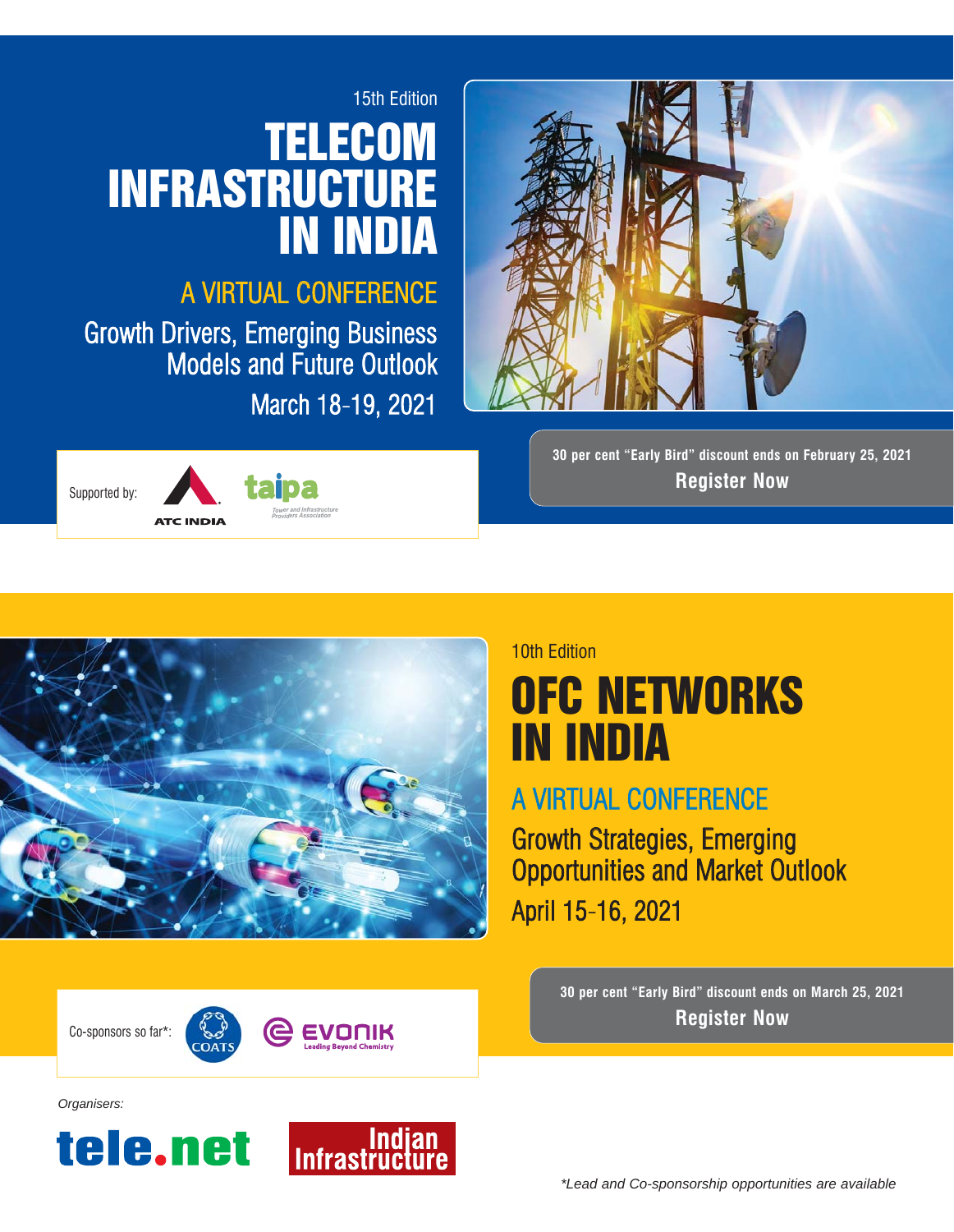# TELECOM INFRASTRUCTURE IN INDIA

## **Mission**

- The Indian telecom infrastructure industry has demonstrated great strength and resilience in managing massive data loads during the Covid pandemic in 2020. Despite the data consumption peaking at 12 GB per user per month, the telecom networks did not fail even for a day.
- The pandemic has accelerated the adoption of next-generation technologies such as automation and virtualisation, and has given a new impetus to indoor connectivity, creating a robust demand for digital infrastructure. These trends will continue to shape the sector in a post-Covid world as well, and IP-1s are geared up to seize this opportunity.
- In recent years, towercos have shifted their business focus from traditional offerings to new and emerging areas such as fibre, small cells, Wi-Fi, IoT, smart poles and data centres, in a bid to become end-to-end digital infrastructure providers. This has helped towercos in strengthening their position in the evolving digital value chain, with greater participation in programmes like Digital India and the Smart Cities Mission.
- Telecom towers today can host several digital components such as smart LED lights, Wi-Fi access points, cameras for surveillance, active geolocation transponders for location-based services, sensors for air quality monitoring, electric vehicle charging points, advertisement billboards, etc., all on a single structure.
- Smart solutions are also being leveraged for improving the site O&M. Automation, real-time monitoring of sites, use of data analytics are some of the emerging trends that are helping in the efficient management of site operations, reduction of fuel pilferage and optimisation of energy consumption.
- 5G is no longer a hyped technology. It is being rolled out across the world, and is likely to come to India very soon. 5G will require massive network densification - more number of towers at shorter distances, at least 80 per cent of site fiberisation, and tens of thousands of small cell deployment. It will also require a strong network of edge data centres. Towercos can house and manage such edge data centres on their sites given their experience in managing distributed infrastructure assets.
- Going forward, towercos should focus on taking up the role of neutral hosts to provide end-to-end infrastructure to multiple telecom operators and service providers in a non-discriminatory, transparent and cost-effective manner. This will support telcos and service providers in network expansion, particularly 5G proliferation, and help accelerate the roll-out of in-building solutions like FTTx, Wi-Fi, DAS and small cells.
- It is important for the government to provide its support to industry stakeholders by enhancing the role of IP-1s, thus allowing active infrastructure sharing, and streamlining right-of-way (RoW) processes, all of which will be critical for an aggressive infrastructure roll-out.
- In March 2020, TRAI had recommended enhancing the scope of IP-1s, allowing them to deploy active components such as fibre, antennae and Wi-Fi to encourage and facilitate the creation of a common shareable active infrastructure. These recommendations still await a nod from the Department of Telecommunications.
- Further, the tardy implementation of the NDCP 2018 has been a cause for concern for industry stakeholders. The policy elucidates some game changing practices such as the Fibre First initiative and Broadband for All. Thus, its expeditious and effective implementation is crucial for the industry. Similarly, the poor state-level alignment with the RoW Rules, 2016, must be addressed urgently so as to guard IP-1s against exorbitant charges and complex procedures.
- The mission of this virtual conference is to highlight critical telecom infrastructure-related issues, assess new and upcoming opportunities, and discuss the initiatives required to achieve India's ambitious broadband targets. It will also provide industry stakeholders a platform for sharing experiences, and showcasing the latest innovations and technologies.

To register: Call +91-9953452964, email: nishpreet.bhasin@indiainfrastructure.com, or visit us at www.indiainfrastructure.com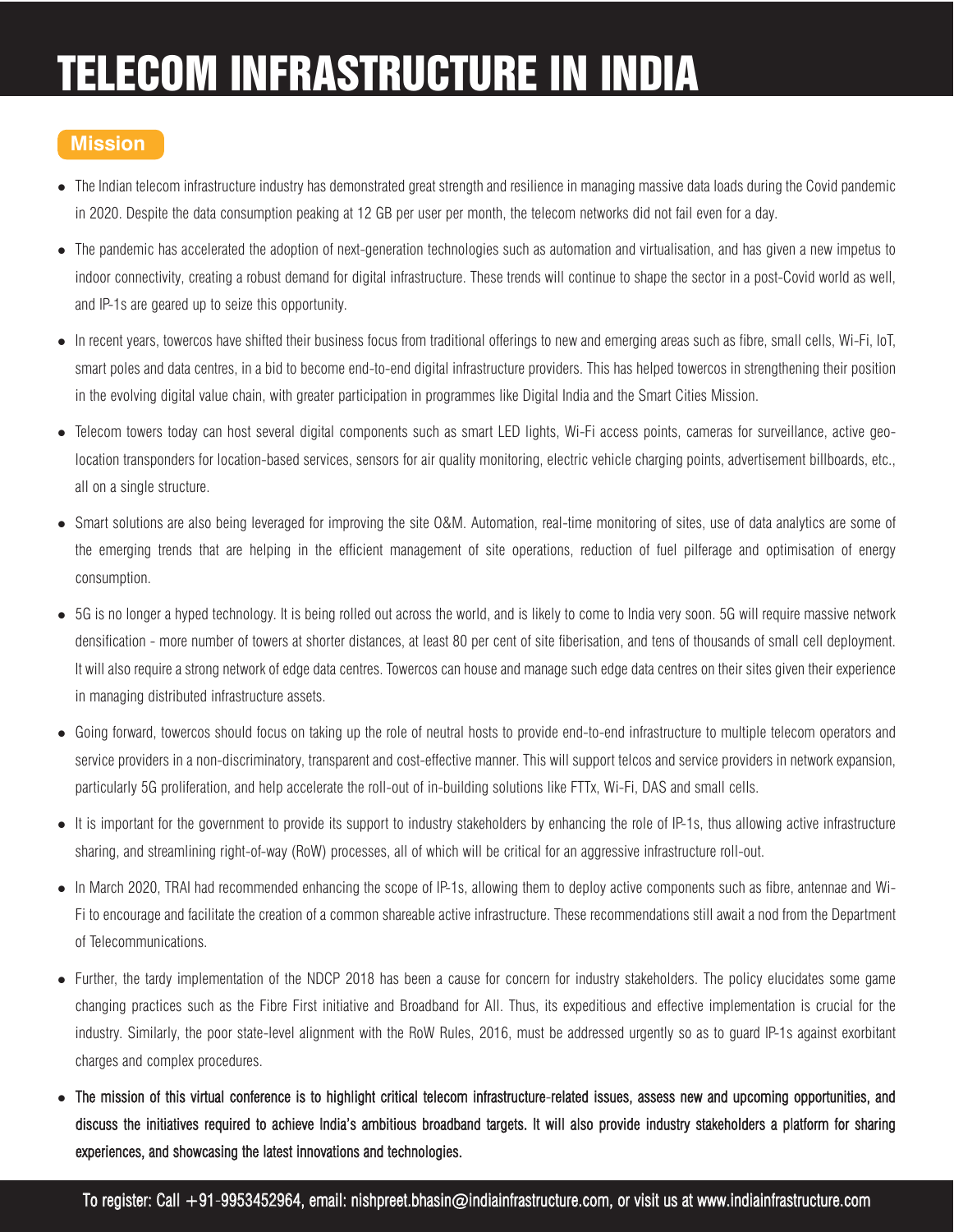### **AGENDA/STRUCTURE**

#### SECTOR TRENDS: FROM TOWERCOS TO NETCOS

*This session will feature a presentation by a leading consultant*

- What are the key emerging trends in the telecom infrastructure industry in India?
- What is your outlook for technology/digital infrastructure acceleration in the post-Covid era?
- What should be the key priorities and focus areas for towercos in the coming years? What are some of the key emerging business models for the industry?

#### KEYNOTE SESSION I: INDUS TOWERS' PERSPECTIVE

*This session will feature an address/presentation by a senior spokesperson from Indus Towers*

- What are the key trends shaping the Indian telecom tower industry?
- What has been the progress on the integration of Indus Towers' and Bharti Infratel's operations/businesses post merger? What are the synergies that you are looking to tap?
- What will be the key focus areas and growth strategies for the merged entity in 2021?

#### KEYNOTE SESSION II: ATC'S PERSPECTIVE

*This session will feature an address/presentation by a senior spokesperson from ATC India*

- $\div$  How has the Indian telecom infrastructure space evolved over the years?
- What are the key challenges that continue to plague the Indian telecom tower and infrastructure industry? How can these be addressed?
- What are ATC India's key focus areas for the next two years?

#### SPECIAL SESSION WITH DoT ON GOVERNMENT PROGRAMMES AND **POLICIES**

*This session will feature remarks by a senior representative from DoT*

- What is the government's perspective on the progress in telecom infrastructure roll-out in India?
- What are the various programmes and initiatives being undertaken to enhance connectivity and facilitate broadband proliferation?
- ◆ What has been the progress under BharatNet?

#### TELCO PERSPECTIVE: NETWORK EXPANSION AND INVESTMENTS

*This session will feature remarks by senior representatives from telecom operators*

- What is your current network size? What are your key telecom infrastructure initiatives?
- What are the key infrastructure-related requirements for 5G roll-out? What are your views on industry readiness for 5G?
- ◆ What are the key challenges in rolling out infrastructure?
- What are your network expansion and investment plans for the coming years?

#### IN-BUILDING CONNECTIVITY - FOCUS ON DAS, SMALL CELLS, FTTX AND WI-FI

*This session will feature remarks/presentations by senior representatives from TRAI, IBS providers, telcos*

- What is the potential of in-building solutions, especially as working from home becomes the new normal? What is the current status of roll-out?
- ◆ What are the issues and challenges in implementing these solutions?
- What are your views on the policy and regulatory environment? What is the market outlook?

#### ACTIVE INFRASTRUCTURE SHARING

*This session will feature remarks/presentation by a leading regulatory expert*

- What are the resolved and unresolved challenges related to active infrastructure sharing?
- ◆ What is the cost economics of active infrastructure sharing? What has been the industry experience?
- $\cdot$  Is the regulatory environment conducive for such sharing in India?

#### BUILDING 5G NETWORKS

*This session will feature remarks/presentations by senior representatives from leading network and technology vendors*

- What is the industry readiness for 5G roll-out? What are the realistic timelines and investment requirements?
- What are the key use cases from India's perspective?
- $\cdot$  What are the key technology and infrastructure trends that will shape the 5G landscape in India?

#### EMERGING GROWTH AREAS: FOCUS ON SMART POLES AND EDGE DATA **CENTRES**

*This session will feature remarks/presentations by a senior representative from a leading towerco and/or an industry expert*

- What are some of the non-core opportunities, such as smart poles, EV charging points and surveillance, being explored by the industry?
- \* What is the economic case for co-locating data centres at tower sites?
- What are the key issues and challenges in implementing these solutions? What is the market outlook?

#### SMART CITIES: REQUIREMENTS OF SMART COMMUNICATION NETWORKS

*This session will feature remarks/presentations by senior representatives from smart city administrations and towercos* 

- What are the communication infrastructure needs and requirements under the Smart Cities Mission? What are the key opportunities for telecom players?
- \* What has been towercos' experience under the mission?
- What are the key challenges in telecom infrastructure deployment for such projects?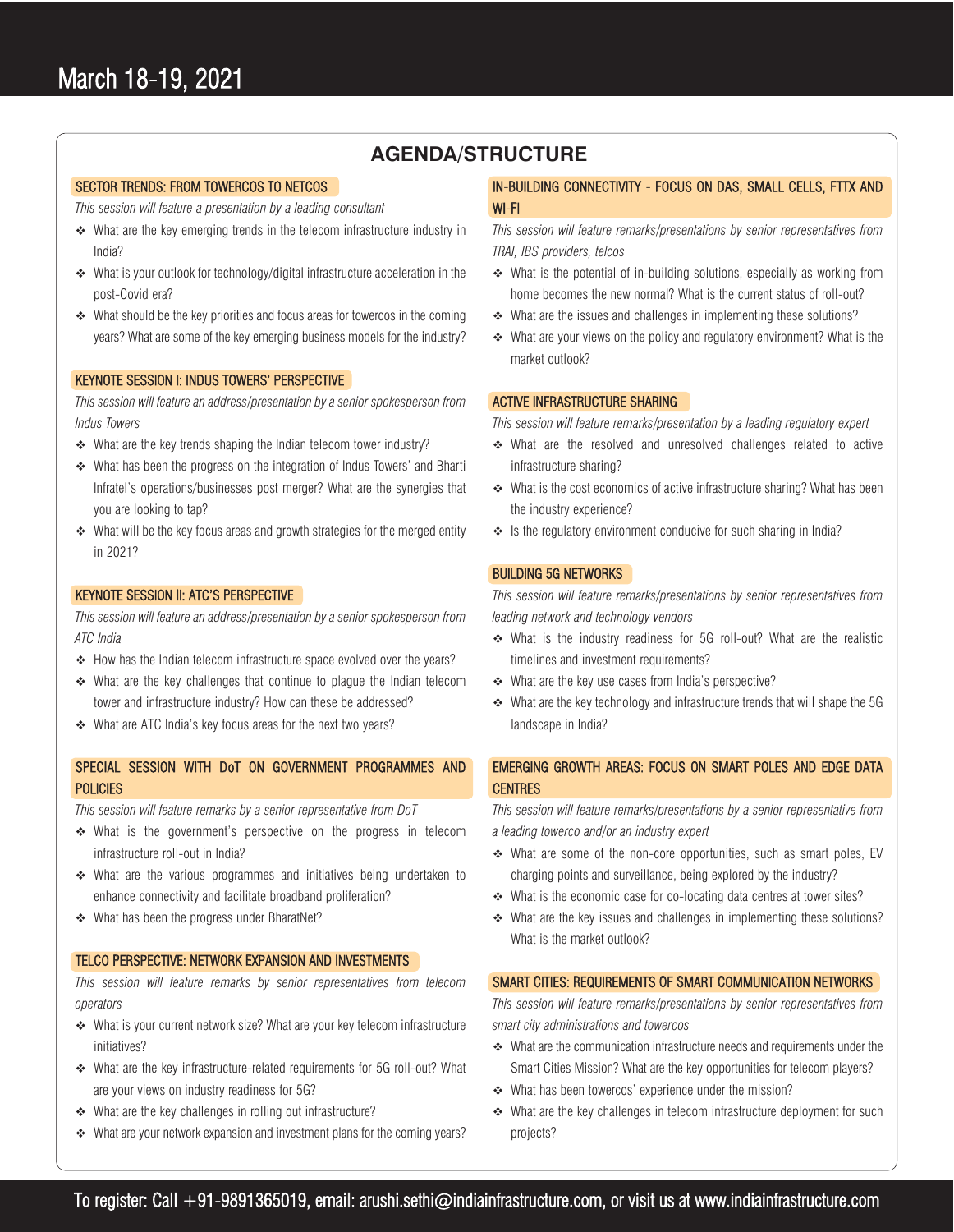# TELECOM INFRASTRUCTURE IN INDIA

## **AGENDA/STRUCTURE**

#### ENERGY MANAGEMENT AND OPTIMISATION

*This session will feature a panel discussion among senior representatives from towercos and energy solution providers* 

- What are the current energy consumption and management trends in the telecom infrastructure space?
- What are the current practices adopted by towercos to ensure energy efficiency?

#### SITE O&M: ROLE OF TECHNOLOGY

*This session will feature remarks/presentations by technology consultants and solution providers*

- What is the current state of adoption of technology solutions such as automation, remote monitoring and analytics by telecom infrastructure providers in India?
- What are the key emerging trends in this space? What is the future outlook?

#### ROW: CURRENT STATUS AND THE WAY FORWARD

*This session will feature a presentation from a leading policy/regulatory expert* 

- What is the current status of implementation of RoW rules across states?
- ◆ What are the key issues and challenges?
- \* How can the telecom industry work in collaboration with various departments to resolve the issues?

#### EVOLVING PUBLIC WI-FI LANDSCAPE

*This session will feature a presentation from a leading policy/regulatory expert* 

- ◆ How has the public Wi-Fi segment evolved in India? What are the key growth drivers?
- ◆ How will the PM WANI initiative likely to increase internet penetration?
- \* How can the telecom industry collaborate to enhance broadband proliferation?

#### SITE FIBERISATION

*This session will feature remarks by senior representatives from towercos and industry experts*

- What is the current level of tower site fiberisation in the country? What will be the key drivers?
- \* What are the key challenges? How can these be addressed?

#### STATE FOCUS: UPDATE ON TELECOM INFRASTRUCTURE INITIATIVES

*This session will feature remarks/presentations by heads of state technology departments*

- What are the key telecom infrastructure initiatives taken in your state? What are your future plans in this regard?
- ◆ What are the key highlights of your telecom infrastructure policy?
- What are the opportunities for telecom infra providers?

#### *Previous Participants*

*The participants in the previous conference on "Telecom Infrastructure in India" included: ACE Enterprise, Aceline Infosolutions, ACME Cleantech Solutions, Aksh Optifibre, Amara Raja Batteries, Analysys Mason, Anritsu, Apar Industries, Applied Solar Technologies, Ardom Telecom, Arvind, Ascend Telecom Infrastructure, ATC India Towers, B4S Solutions, BBNL, Bharat Sanchar Nigam Limited, Bharti Infratel, Birla Cable, Birla Furukawa, Black & Veatch, BMR Advisors, Boradband India Forum, Capitel Partners, Care Rating, CESC, China Telecom, COAI, Copius Capital Advisors LLP, Corning Technologies India, Coslight India Telecom, CRISIL, Cummins, Customized Energy Solutions, Cyient, Delta India Electronics, DMRC, DOT Ministry of Communication, DSM India, ECI Telecom, Edotco Group, Emerson Network, Enersys India Batteries, Enterprise Ireland, Ernst & Young LLP, Essential Energy India, Evalueserve, Exide, Finolex, Firefly Networks, GAIA Smart Cities, GE Grid Solutions, GTL Infrastructure, HBL Power, Huawei India, Huber Suhner, IBUS Networks, ICICI Bank, Idea Cellular, IDFC Alternatives, IDFC Bank, IIFCL, Indus Towers, Infokool, Infozech, Intelligent Energy, Invendis Technologies India, JLL, Karam Industries, Keith Electronics, Khika, Kirloskar Oil Engines, Kotkar Energy Dynamics, KPMG, L&T Construction, L&T ECC, Lekha Wireless, Lifeline Technologies, MACOM Technology Solutions, Mahindra & Mahindra, Manifold, Microtex Energy, Ministry of Housing and Urban Affairs, Morrison Hershfield Corp, Motilal Oswal, MTNL, NEC Technologies India, Nokia India, Okaya Power, OMC Power, Owens Corning, Panasonic India, Paramount Cables, Paramount Communication, Polycab, PowerGrid, Pratap Technocrats, Protiviti, PRS Permacel, Quadgen Wireless, Quality Austria Central Asia, Ramboll, RBC Capital Markets, Reliance Jio Infocomm, Rosenberger Electronic Co., Rustomjee, RV Solutions, SBI Capital Markets, Secure meters, SEI Trading, Sify, Sikora India, Simco Group, Space TeleInfra, Spaceworld, Spectranet, Speedon Networks, Sterlite FTTH, Sterlite Technologies, STL, Suyog Telematics, Svarn Group, Synergy Telecom, Tafe Motors, TAIPA, Tarantula, Tata Communication, TCIL, Techlineage, Technica Associates, Tek Components, Telecom Network Solutions, Telecom Regulatory Authority of India, TelEnergy Technologies, Telesonic Networks, Tirumala Seven Hills, Tower and Infrastructure Providers Association, Tower Vision, Trading Engineers (International), Ubico Networks, Universal Cables, V & V Comptech Systems, Vanu India, Vertiv, Viavi Solutions, Videocon Telecom Tower, Vindhya Telelinks, Viom Networks, Virgo Consultants, Vodafone Idea, West Coast Optilinks, etc.*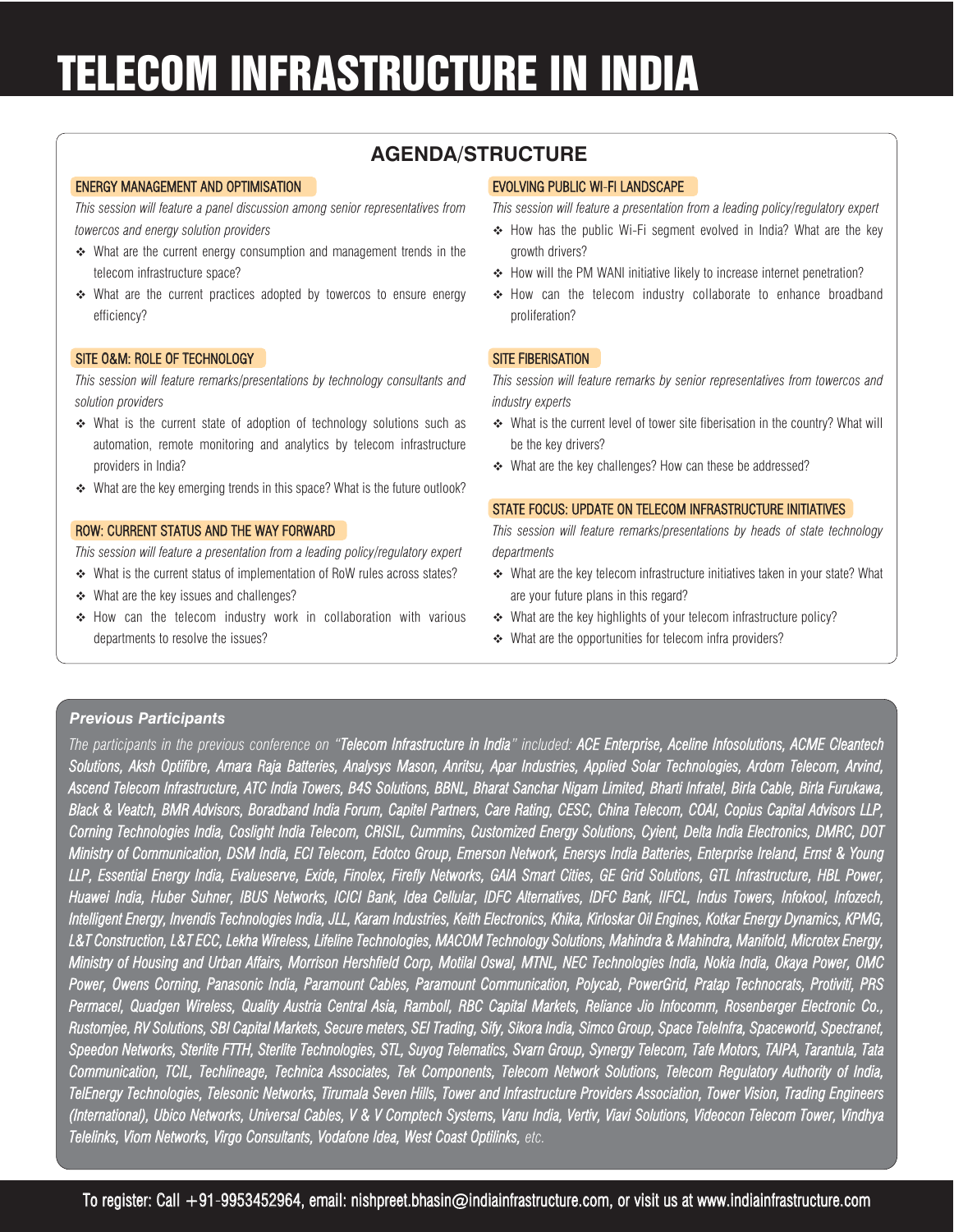# OFC NETWORKS IN INDIA

## **Mission**

- High-speed connectivity requirements have become more apparent during the Covid-19 pandemic, as the demand for faster internet access has surged, especially in the residential sector.
- With millions of people working from home or from remote locations throughout 2020, fibre-based broadband gained fresh impetus owing to better speed and reliability. There has also been a considerable increase in the deployment of in-building solutions such as Wi-Fi and small cells to improve indoor connectivity, which, in turn, has created demand for fiberised backhaul.
- As a result, the telecom sector is investing in fibre network expansion more than ever before.
- Large-scale fiberisation will continue to be one of the key sector trends in 2021 and beyond. The fact that India's current fibre penetration stands at less than 30 per cent for tower sites and a mere 7 per cent for households indicates the segment's huge potential.
- Emerging technologies like industrial loT, connected mobility, smart homes and gadgets are all heavily reliant on hyper connectivity, and will require strong fibre support for their proliferation.
- 5G, which is anticipated to be rolled out between this year and the next, will require a massive upgrade of the country's existing OFC networks to deliver on its promise of high speed and low latency. The industry will see the installation of a large number of towers at shorter distances, deployment of thousands of small cells, and setting up of an extensive network of edge data centres, all of which will require fibre-supported backhaul.
- The government has already emerged as the key contributor to OFC demand In India. Programmes like Digital India and Smart Cities rely on fibre connectivity to function seamlessly. The BharatNet project was conceived to take broadband to the country's hinterland by laying an extensive OFC network across 250,000 gram panchayats. With the project nearing completion by August 2021, the government has already announced its plans to extend OFC connectivity to each of the 600,000 villages in India over the next three years.
- Estimates suggest that the extent of fibre roll-out over the next few years will require investments of around Rs 2.5 trillion by the industry. Given the telcos' investment constraints, the industry may see several non-telco stakeholders taking up a bigger role in fibre deployment. For instance, towercos are well positioned to leverage the fibre opportunity, with their existing experience of managing distributed infrastructure assets.
- TRAI has given recommendations for expanding the scope of services allowed under the IP-1 registration. It is likely that IP-1 players will be allowed to offer active components such as lit fibre to telcos. Utilities in the power, gas, water and railway sectors that are already deploying fibre networks can operate as neutral wholesale providers for telcos.
- Fibre network sharing will also result in significant capex savings for industry. The government is considering common ducts/utility corridors for laying OFC along with other essential infrastructure such as gas and water utilities. Encouraging synergies with essential infrastructure on standards such as GIS mapping and dig once will also go a long way in resolving the fibre deployment issues.
- The industry has also been requesting for uniform RoW across states as well as a framework for legal recourse and insurance against OFC disruption and damage.
- On the supply side, innovation and research and development (R&D) will be crucial to match the burgeoning demand for OFC. The industry is already exploring new designs and standards for network optimisation. The government's Atmanirbhar initiative will further give the much needed fillip to OFC manufacturers in the country.
- The mission of this conference is to highlight the new growth drivers and opportunities for OFC in India, discuss potential business models and applications, study the impact of key government and private sector initiatives, and showcase the latest innovations and most promising technologies. The conference will also provide a platform for telecom service providers, tower companies, policymakers, OFC manufacturers and technology providers to share their experiences and exchange ideas.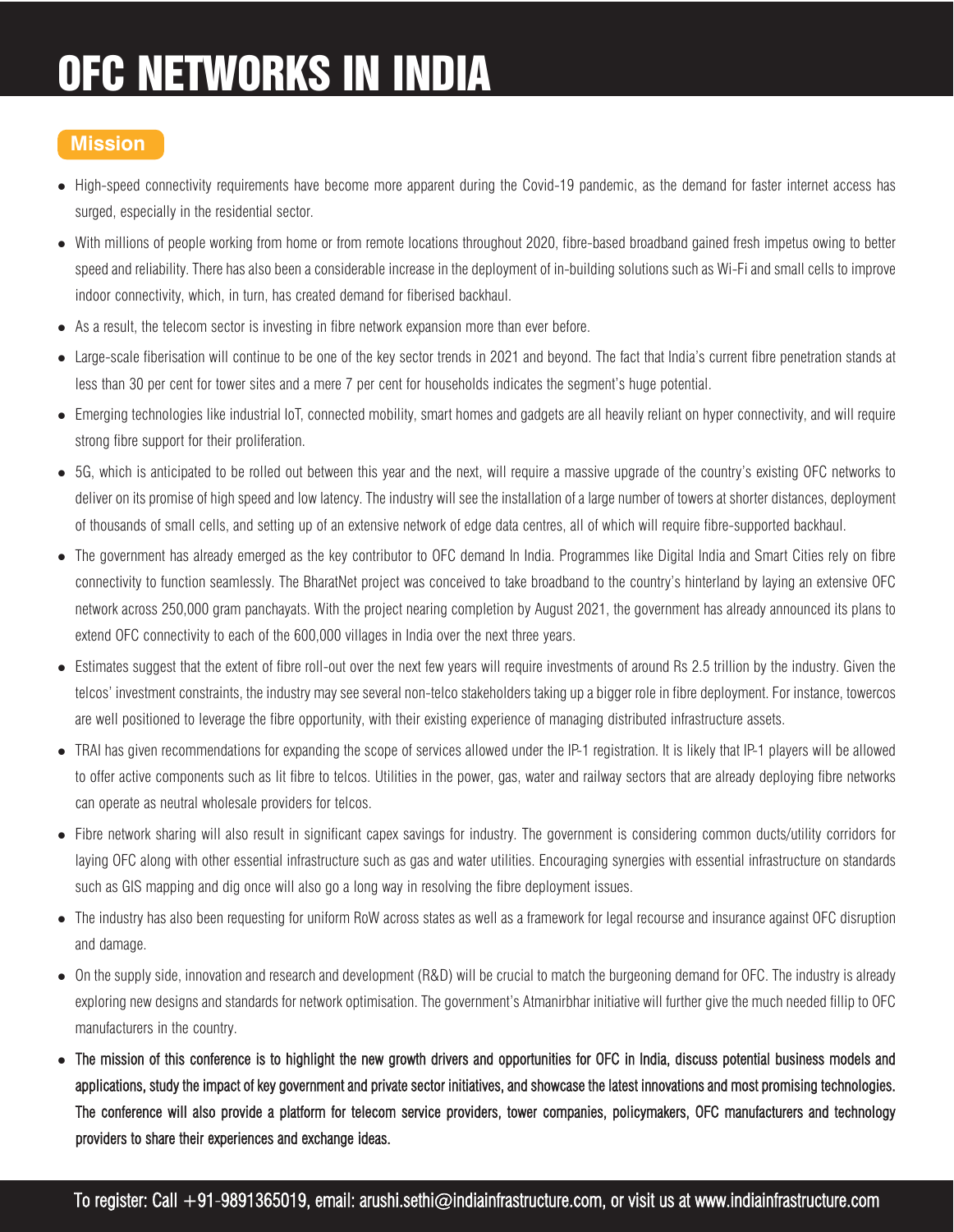### **AGENDA/STRUCTURE**

#### STATE OF THE INDUSTRY POST COVID-19

*This session will feature a presentation by a leading consultant*

- What is your outlook for OFC infrastructure acceleration in the post-Covid era?
- ◆ What are the emerging business models?
- What are the key challenges and future outlook?

#### KEYNOTE SESSION: PROGRESS ON BHARATNET

*This session will feature remarks by a senior representative from BBNL*

- What has been the implementation experience of Phase II? What has been the progress so far?
- ◆ What are the key challenges? How are they being addressed?
- What are the opportunities for the private sector?

#### SPECIAL SESSION WITH DOT ON GOVERNMENT PROGRAMMES AND **POLICIES**

*This session will feature remarks by a senior representative from DoT*

- What is the government's perspective on the progress in telecom infrastructure roll-out in India?
- What are the various programmes and initiatives being undertaken to enhance connectivity and facilitate broadband proliferation?
- What are the key challenges in infrastructure roll out? How can these be addressed?

#### TELCO PERSPECTIVE: NETWORK EXPANSION AND INVESTMENTS

*This session will feature remarks/presentations by senior representatives from telcos*

- What is the current status of OFC deployments? What are the expansion plans?
- What are the key infrastructure-related requirements for 5G roll-out? What are your views on the industry's 5G readiness?
- ◆ What are the expectations from OFC suppliers?

#### OFC FOR 5G

*This session will feature remarks/presentations by senior representatives from leading network and technology vendors*

- What is the industry readiness for 5G roll-out? What are the realistic timelines and investment requirements?
- What are the key use cases from India's perspective?
- What are the key technology and infrastructure trends that will shape the 5G landscape in India?

#### FIBRE TO THE X

*This session will feature remarks/presentations by senior representatives from telcos, technology providers and leading ISPs*

- What is the current status of last mile OFC deployments by the industry?
- What are the key drivers for FTTH uptake?
- What are the key challenges and outlook?

#### TOWER SITE FIBERISATION

*This session will feature remarks by senior representatives from towercos, technology providers and industry experts*

- What is the current level of tower fiberisation in the country? What are the key challenges?
- What role will fiberisation play in preparing for a 5G ecosystem?
- What are the key challenges? What is the future outlook?

#### DESIGN, DEPLOYMENT AND MAINTENANCE

*This session will feature remarks/presentations by senior representatives from solutions providers/suppliers*

- What are the various network designs and deployment models being practised in India?
- $\div$  How are the service providers ensuring network optimisation?
- What are the challenges in route survey, planning & maintenance of such networks?

#### KEY CONSUMER SEGMENTS: DEFENCE, RAILWAYS AND UTILITIES

*This session will feature remarks/presentations by senior representatives from RailTel, Ministry of Defence, power and gas utilities* 

- What is the current size of the OFC network?
- What are the expansion plans?
- ◆ How is this network being monetised?
- ◆ What are the key issues and challenges?

#### FOCUS ON SMART CITIES

*This session will feature remarks/presentation by leading technology consultants and senior representatives from Smart City administrations* 

- What are the communication and OFC needs and requirements under the Smart Cities Mission?
- ◆ What has been the progress and level of investment so far?
- What are the key challenges in OFC deployment for such projects?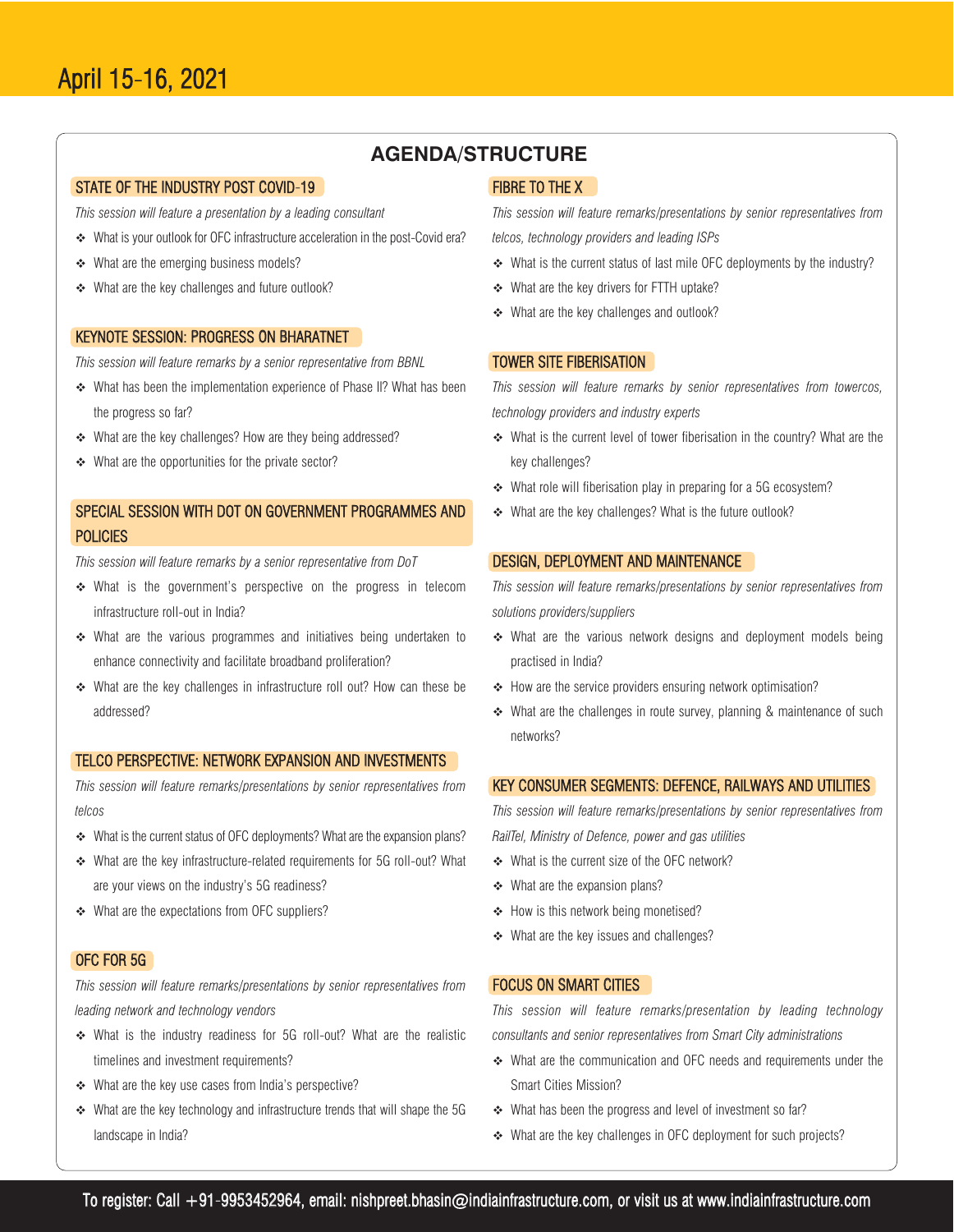## OFC NETWORKS IN INDIA

## **AGENDA/STRUCTURE**

#### SUPPLY-SIDE DYNAMICS: MANUFACTURING ECOSYSTEM

*This session will feature a panel discussion among senior representatives from leading OFC manufacturers and suppliers*

- What is your current manufacturing capacity? What are your expansion plans?
- What are the key industry concerns on the policy and regulatory front?
- What will be the key drivers of OFC uptake in India? What is your outlook for the market?

#### STATE FOCUS: KEY INITIATIVES AND PLANS

*This session will feature remarks/presentations by heads of state technology departments*

- What are some of the state-wide fibre projects being rolled out/planned?
- What are the key growth drivers?
- ◆ What applications are riding on such networks?

#### PRODUCT AND TECHNOLOGY SHOWCASE

*This session will showcase presentations by technology and solution providers* 

- What are the latest technology initiatives in the OFC space globally?
- What are the new product offerings for Indian companies?
- ◆ What are the benefits of these technologies?

#### BACKHAULING FOR WI-FI AND SMALL CELLS

*This session will feature remarks/presentations by senior representatives from IBS providers and technology providers*

- What is the opportunity in the Wi-Fi and small cell space in India?
- \* What are the backhaul technology requirements for Wi-Fi & small cells?
- What are the key challenges?

#### RoW: CURRENT STATUS AND THE WAY FORWARD

*This session will feature presentation from a leading policy/regulatory expert* 

- What is the current status of implementation of RoW rules across states?
- ◆ What are the key issues and challenges?
- \* How can the telecom industry work in collaboration with various departments to resolve the issues?

#### *Previous Participants*

*The participants in our previous conferences on "OFC Networks in India" included: ACE Enterprise, Agmatel, Aksh Optifibre, Anritsu, Anvil Cables, Apar Industries, Ardom, Ascend Telecom Infrastructure, ATC Telecom, Bajaj, BBNL, Bharat Sanchar Nigam Limited, Bharti Airtel, Bharti Infratel, Birla Cable, Birla Furukawa, Broadband India Forum, Borouge, Capitel Partners, Coats India, Commscope, Corning, CYIENT, DCI, Deloitte, Delta Power Solutions, DOT Ministry of Communication, DSM, DuPont, ECI Telecom, Ester, Evonik, EXFO, EY, FCI OEN Connectors, Finisar, Finolex Cables, Flakt Group, Fujikura, GailTel, Gupta Power, Gurugram Smart City, Herkula, HFCL, HTL, Huber Suhner, ICICI Bank, Incap, Indore Composite, INVAS Technologies, ITCO, ITI Limited, Keith Electronics, L&T ECC, Larsen & Toubro, Lekha Wireless, LEPTON Software Export & Research, Lifeline Technologies, MEL Systems and Services, Mexichem Speciality Compunds, Ministry of Communications-DoT, NBG Systems, OMDIA, Paramount Cables, Paramount Communications, Polycab Wires, Power Grid Corporation Of India, Pratap Technocrats, Quality Austria Central Asia, RailTel, Reliance Jio, Rex Polyextrusion, RHINO (Gupta Power Infrastructure), Rosenberger, Sandvik, SEI Trading, Sikora India, Simco Group, Spaceworld, Sterlite Technologies, STL, Svarn Infratel, Taipa, TATA Communications, Tata Communications Transformation Services, Technica Associates, Teijin Aramid, Telecom Regulatory Authority of India, Tirumala Seven Hills, Tower and Infrastructure Providers Association, Tower Vision, Trikaal Tech Enterprises, UL India, Universal Cables, Vertiv, VIAVI Solutions, Vindhya Telelinks, Viren Telecom, Virgo Consultants, Vodafone Idea, West Coast Optilinks, etc.*

#### **Target Audience**

• The conferences are targeted at top and middle-level managers from:

- 
- -Telecom operators Other investors Other investors -4G service/solution providers -Telecom tower manufacturers -Policymakers and regulators -Power solution providers -5G technology providers - The state of the Infrastructure equipment manufacturers --Infrastructure service providers -Energy efficient technology providers -Technology providers -Legal and management consultants -Broadband service providers -Energy management consultants -Engineering design consultants -Supporting infrastructure companies -Civil contractors -Industry analysts -Financial institutions entitled to the sense of the newable energy companies -Infrastructure developers -Wireless internet service providers - - Telecom equipment manufacturers, etc.
- 

To register: Call +91-9891365019, email: arushi.sethi@indiainfrastructure.com, or visit us at www.indiainfrastructure.com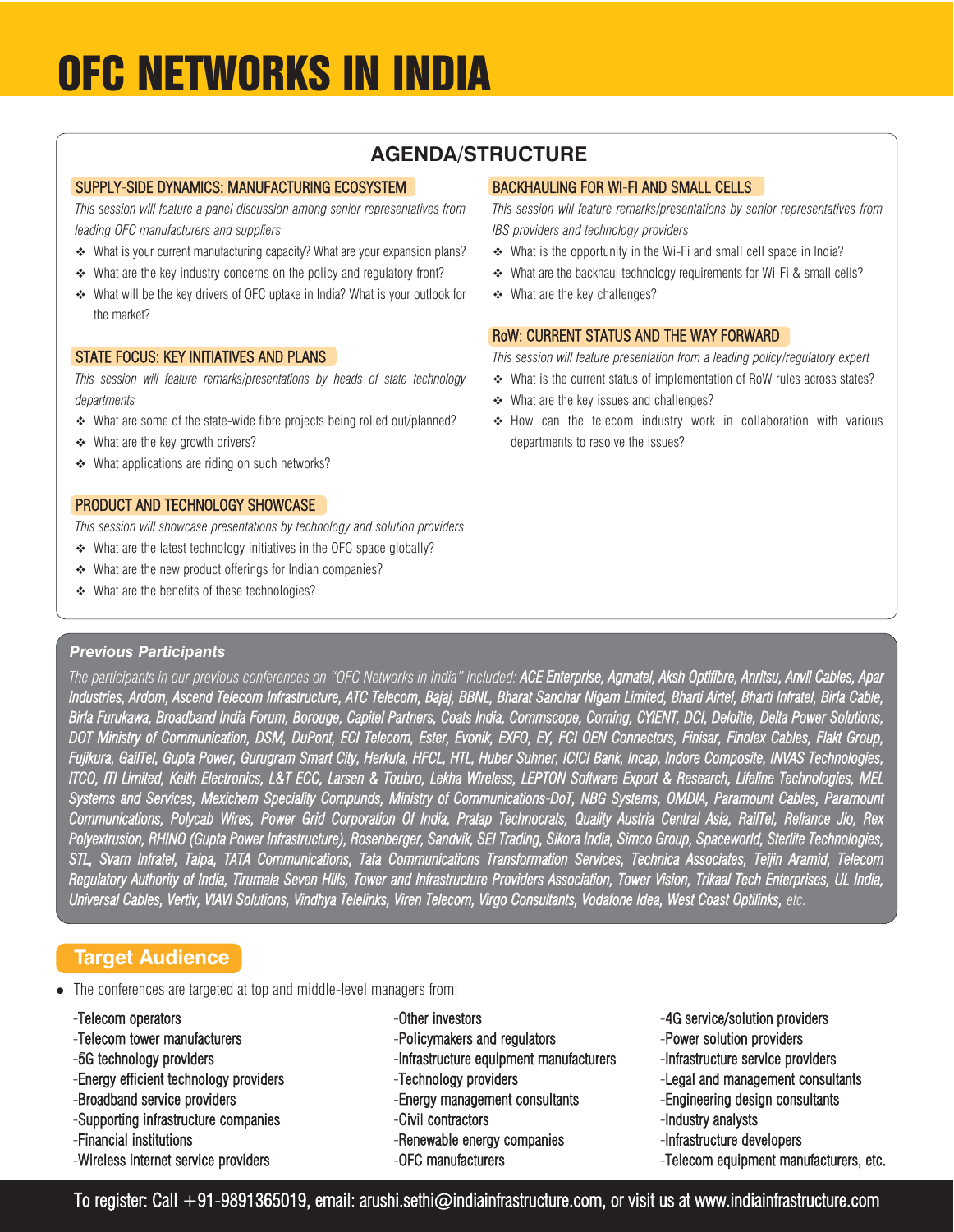#### **What differentiates our conferences?**

- The agenda is developed by our researchers, who track the sector round the year. It is thus relevant and topical. It is not driven by a particular organisation and does not have a particular slant.
- The speakers are professionals and experts involved in the sector, not a mix of ambassadors, ministers, celebrities and business owners.
- The conferences do not just comprise panels and speeches; they provide a good mix of expert presentations and case histories, and of course panel discussions.
- $\bullet$  We have representation from across the country, as is the case at our physical conferences too.
- $\bullet$  Each stakeholder group policymakers, developers, financiers, consultants and relevant NGOs is represented at our conferences.
- The moderators merely ask the questions. The stars are the speakers themselves.
- $\bullet$  The sessions begin and end on time.
- There is adequate time for a Q&A session with each speaker. These are not "hit and run" speeches.
- The delegates are professionals who are vested in the sector, and are not just assembled through social media.
- The participants in each conference receive a concise report outlining the key facts, trends and issues in the sector.
- A recap of the conference is also made available to reinforce the key takeaways.

#### **Delegate benefits (Virtual Conference)**

- Direct interaction with senior speakers (Q&A facility)
- Easy connectivity to geographically dispersed delegates (click of a mouse)
- Concise report offered as a backgrounder
- Cost effective (lower ticket price as compared to a physical conference)
- Offers flexibility and convenience
- Access to conference recording
- Recap of conference sessions
- Contributes to sustainability and lower carbon footprint

### **Benefits of sponsorship (Virtual Conference)**

- E-meet influencers and decision-makers
- Reach out to and engage with new or active prospects
- Generate high quality sales leads
- Increase brand recognition
- Target a captive and engaged audience
- Drive website traffic through social media promotions
- Position your company as the thought-leader in your industry